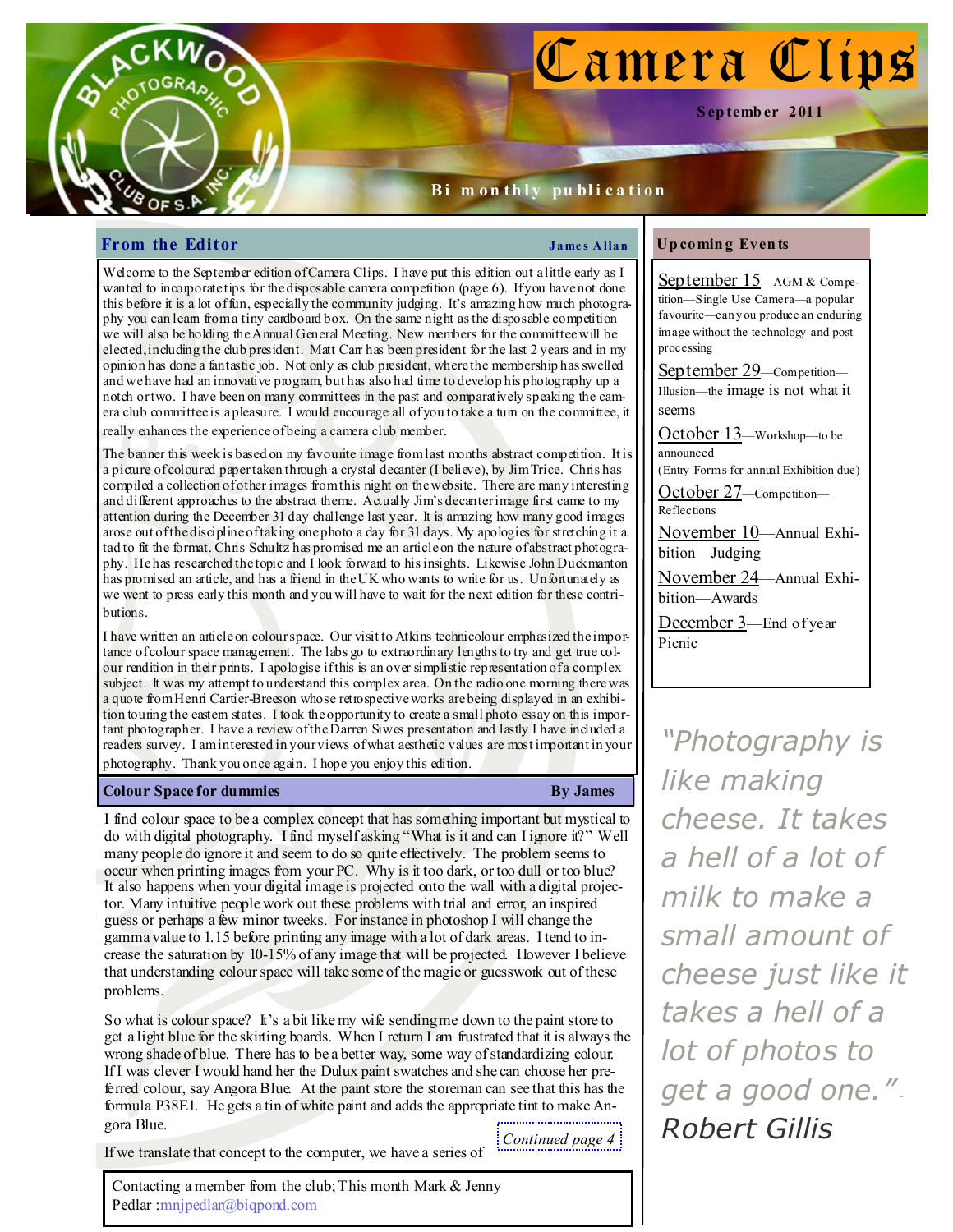# Photo-essay: Henri Cartier Bresson



"To take a photograph is to align the head, the eye and the heart. It's a way of life." Henri Cartier-Bresson

Cartier-Bresson (Fr 1908 – 2004) exclusively used Leica 35 mm rangefinder cameras equipped with normal 50 mm lenses or occasionally a wide-angle for landscapes. He often wrapped black tape around the camera's chrome body to make it less conspicuous. With fast black and white films and sharp lenses, he was able to photograph almost by stealth to capture the events. Miniatureformat cameras gave Cartier-Bresson what he called "the velvet hand [and] the hawk's eye."<sup>[</sup> He never photographed with flash, a practice he saw as "impolite...like coming to a concert with a pistol in your hand."

Cartier-Breeson was a co-founder of "Magnum Photos" along with Robert Capa, David Seymour, and George Rodger. He spent more than three decades on assignment for  $Life$  and other journals, travelling without bounds, documenting some of the great upheavals of the 20th century; — the Spanish civil war, the liberation of Paris in 1944, the 1968 student rebellion in Paris, the fall of the Kuomintang in China to the communists, the assassination of Mahatma Gandhi, the Berlin Wall, and the deserts of Egypt. However many of his most renowned photographs, are of ordinary daily life, seemingly unimportant moments captured and then gone.

Cartier pioneered the techniques of street photography and was considered to be the father of modern photojournalism. He was an early adopter of 35 mm format, and the master of candid photography. He helped develop the "street photography" or "real life reportage" style that has influenced generations of photographers who followed.

In 1952 Cartier published a collection of 126 of his photographs under the title "The decisive moment", a phrase that came to epitomize his style. He adopted the title from the 17th centruary Cardinal de Retz: "There is nothing in this world that does not have a decisive moment".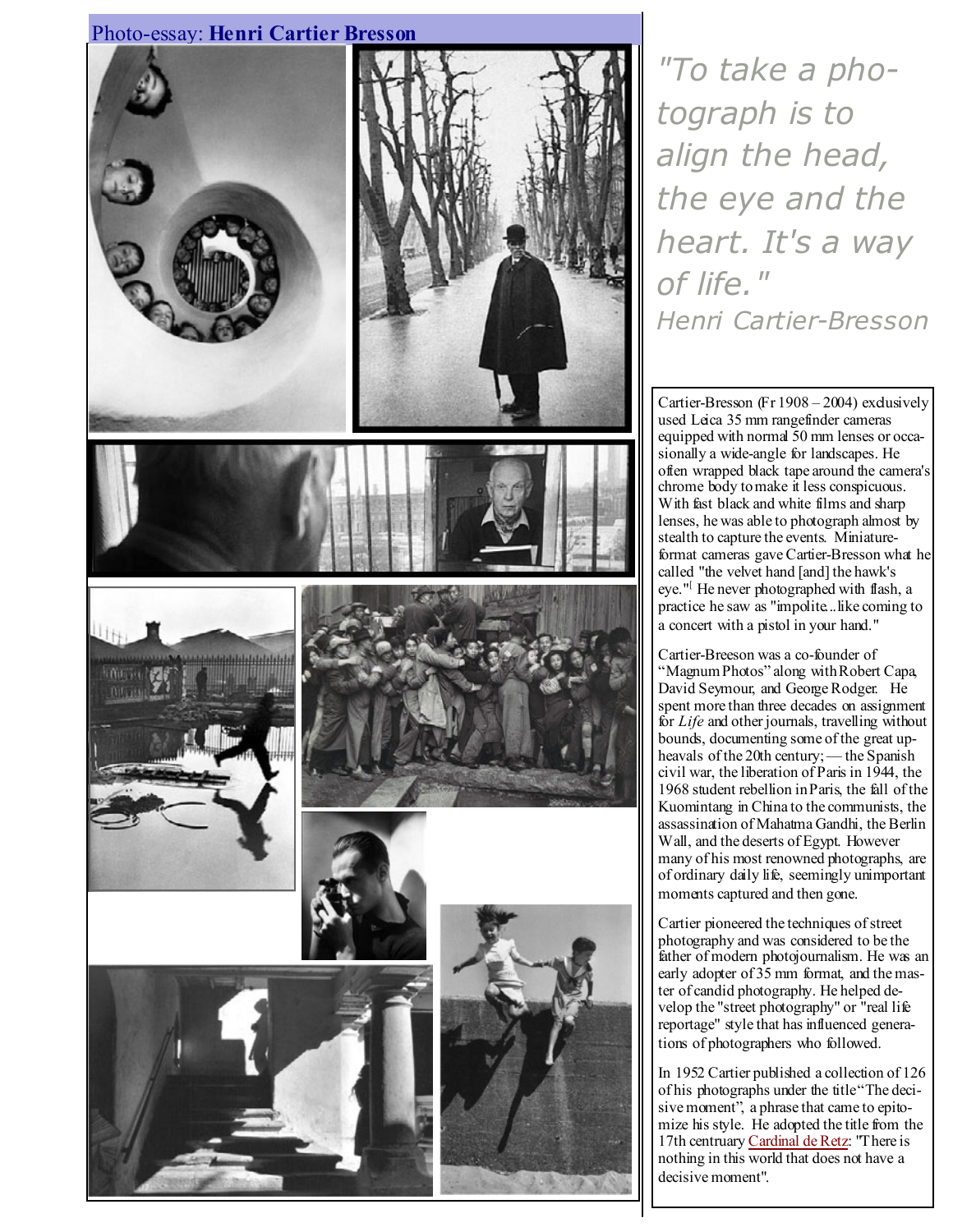# **Darren Siwes** (from page 1) By James Allan

Last Thursday night we were very fortunate to have Daren Siwes present a talk on his art-photography. The image below, a cropped back highlight from one of Daren's photos is borrowed from the Turner Gallery webpage. http://www.turnergalleries.com.au/ church\_gallery/4exhibit\_siwes.php Due to copy write and contractual agreements with the gallery he is unable to share any further images with camera clips. .However if you

search on google you can find a number of his works including a collection in the Turner galleries and another in the Greenaway gallery as well as pieces in the National Gallery of Australia.

The biography at the Turner Gallery introduces Daren as follows;

> "Darren is a young Aboriginal artist based in Adelaide whose photographic work is becoming highly sought after by public and private collectors alike. He has become



well known for his nocturnal images of ethereal figures standing in recognisable locations around Adelaide, the UK and now Perth. These ghostly figures, often of Darren and his wife, are created using a method of time-lapse photography. The resulting eerily lit photographs are loaded with meaning, often referencing issues of identity – personal, historical and cultural. A welldressed Aboriginal man stands in front of a church, a memorial, or a historic building, signifying his integration into a white community and his detachment and alienation from it. "

Darren stated early in the evening that he was going to speak mainly about the technical aspects of his work, about his exploration of the photographic medium. He had studied fine arts at Oxford and saw himself primarily as a painter who takes photographs. He explained that most of his work is done on a medium format camera with a single exposure, often without light metering. The works are mostly taken outdoors at night, with architectural elements and people. Darren described spending over an hour of setting up a single shot. Working at night with artificial lighting he gains masterful control of the various elements of his carefully constructed compositions. He described building light towers with banks of bright magnesium lights. He might also use traditional flood lighting with a more yellow colour cast. In his early work his models remain stationary for carefully timed intervals in order to render them semi transparent like ghosts or wraiths.

He relies heavily on classical composition, using the golden ratio and the Fibonacci sequence. He has at times imitated the style of the Baroque painters Caravaggio and Leonardo Davinci, but also referring to contemporary artists like Jeffrey Smart.. However his themes are far from traditional. He explores his identity as an aboriginal Australian with great humour and insight. (He often gives titles with double meanings)

One of my favourite series of images has a family of white early Australians in period costume faced with the dilemma of their kids having brown faces. A doctor offers the brown faced kids white milk to render a placebo cure (which he spells placeabo). Although he did not speak on the ideology of his work, it was clear that there were many layers of meaning in every image.

The images are printed to a size 90 by 120cms in limited batches for exhibition and sale. He described in detail the care he takes in every aspect of the process from composition, camera, film, handling lens flare, processing, selection of papers, printing, mounting and displaying his works. When asked in question time, Darren said that he was also influenced by the photographic works of Tracey Mophett and Cindy Scherman.

It would certainly be a disappointment if you missed the evening, Darren spoken with a quiet passion and a depth of experience. Few walked away unaffected by his vision.

Pre Sense—Darren Siwes— Ciberchrome, 2003 Turner Galleries



Caravaggio—La Deposizione di Cristo



Cindy Sherman—Untitled Film Stills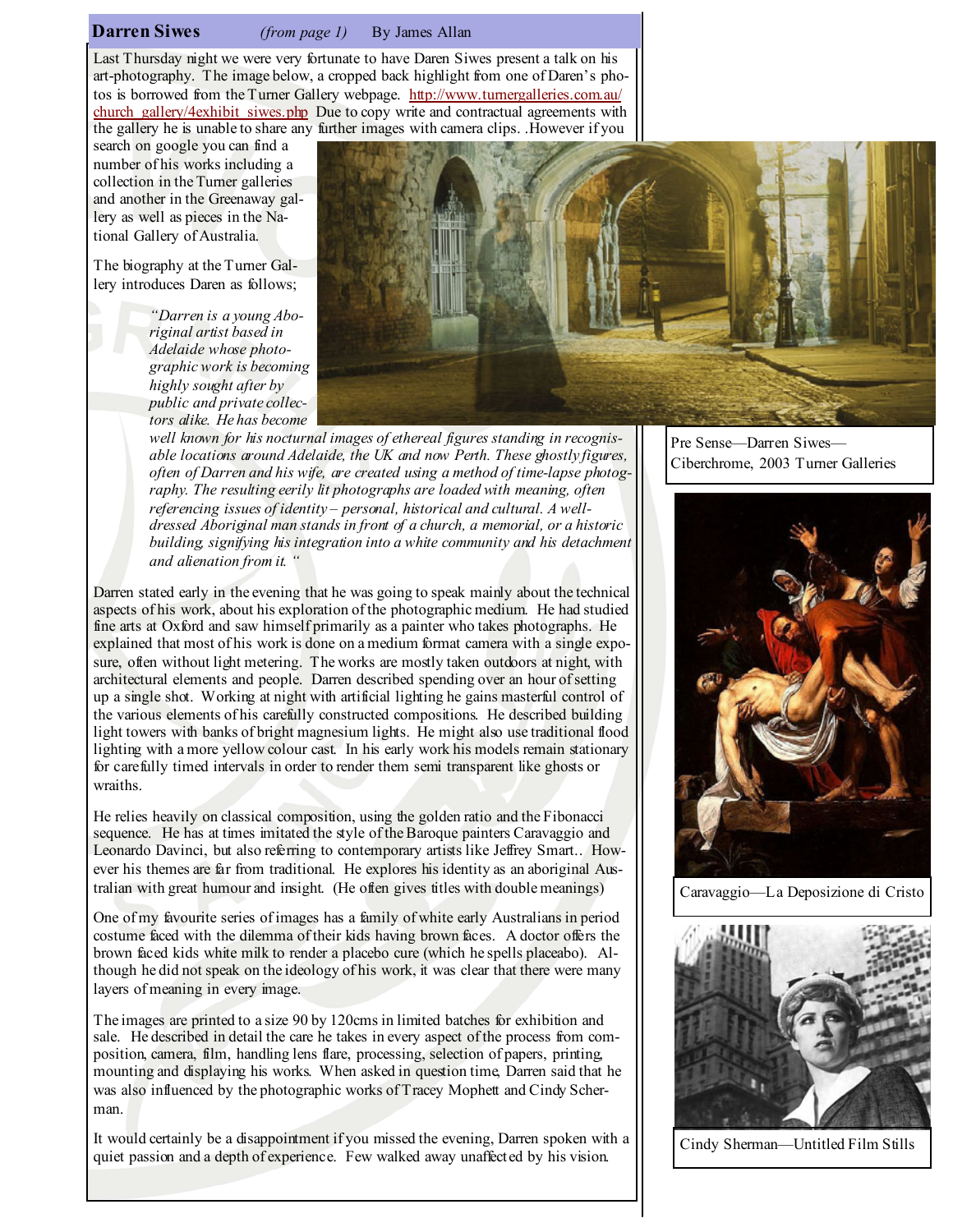### **Colour space for dummies** from page  $1$  By James Allan

standardized colours or swatches with which to represent the colours of my digital pictures. Although I used a Dulux colour card, I could have handed my wife a Solver or British paints colour card. Similarly on the computer there are several different schemes to choose from. We will call each of these a different colour space. The next question that comes to mind is, "why do we need different colour spaces?" Surely one space is enough.

It all has to do with the way we represent colour.

One approach is to just give every colour a different number and name like in the Dulux catalogue. Pantone is an example of this type of approach. However this is not very useful as it does not describe how the colour is generated or give us tools with which to manipulate colour.

On the computer monitor there are 3 phosphors that glow red green or blue. If all glow together we get white. Accordingly a colour space that adds red green and blue together to make various colours is appropriate. This is called the RGB space of which there are many variants.

When we print a picture we start with a white sheet of paper and put down 3 or 4 inks, Cyan Magenta Yellow and Black pigments on the page which will absorb (remove) colour. When all the pigments are present the page will appear black. Accordingly we could describe the CMYK space, in which colours are removed from white to make black. It also has many variants.

Some graphic designers suggested that the rgb space could be rearranged in a way that is more intuitive. They suggested that all colours could be described in terms of the hue (H), saturation  $(S)$  and lightness or value  $(V)$ . This space is useful in manipulating images and creating new colours in a digital environment. I have already mentioned that it is sometimes desirable to increase the colour saturation of an image.

A final scheme is based around the sensitivity of the three cones and one rod in our retina to detect colour. An example of this scheme would be CIE XYZ. This is perhaps the ultimate standard by which to judge other colour spaces. Neither the phosphors nor the pigments will represent the entire range of colours that our eye can see. However you must also remember that a colour blind person will have a completely different colour space again. So would a parrot, which amazingly has a cone that can detect UV light.

The gamut refers to the number of colours in each of these spaces. It is a bit like counting the number of colour squares on your Dulux colour chart. Essentially it is dependant upon how many 'bits' of information you are prepared to use to describe a colour. Jpeg uses 8 bits per channel. That means the number of colours on it's chart is around 16 million. That is 256 shades of red mixed with 256 shades of blue mixed with 256 shades of green. The human eye cannot distinguish the tones in between 16 million colours. However this does not allow any room for colour manipulation. Heavy editing in jpeg will often leave a sky with horizontal banding as the limits of its gamut are exceeded. Accordingly many people prefer to use 16 or 32 bit images (RAW format) if they are going to edit them.

Now we get to the crux of the problem. When we take a picture on a camera, manipulate it on a computer monitor and then print it onto paper, we are using three or more different colour spaces. We need some way of translating between them that is standardized. If we can achieve a standardised translation, then what we see in the camera is what we see on the screen which is what we see on the colour print. Is this possible? The short answer is no. It is not possible to imitate what the eye sees using reflected light from a print or illuminated light from a monitor. We can only approximate the true situation. However there are schemes to try and make this translation as close as is practical.

The variables that will alter the situation are numerous. If we start with the camera we must consider the dynamic range of the sensor, the ambient light and the white balance. With the monitor the brand of screen, the lighting of the room, the brightness and contrast settings you selected, even the time of day. With the printer you must consider the type of paper and the characteristics of the ink and even the place where the print is to be viewed. (It is not uncommon for a dark and murky print to suddenly look wonderful when it is placed under a bright light.) In addition to this there are the algorithms or formulas that the computer uses to try and interpret the colour and translate between these spaces. These algorithms are usually imbedded within the operating system and the device drivers and are not readily accessible. There is also a complicated colour management system within Adobe Photoshop. (best to leave it on default unless you can master long and tedious tutorials)





HSV colour space—(a variation of RGB)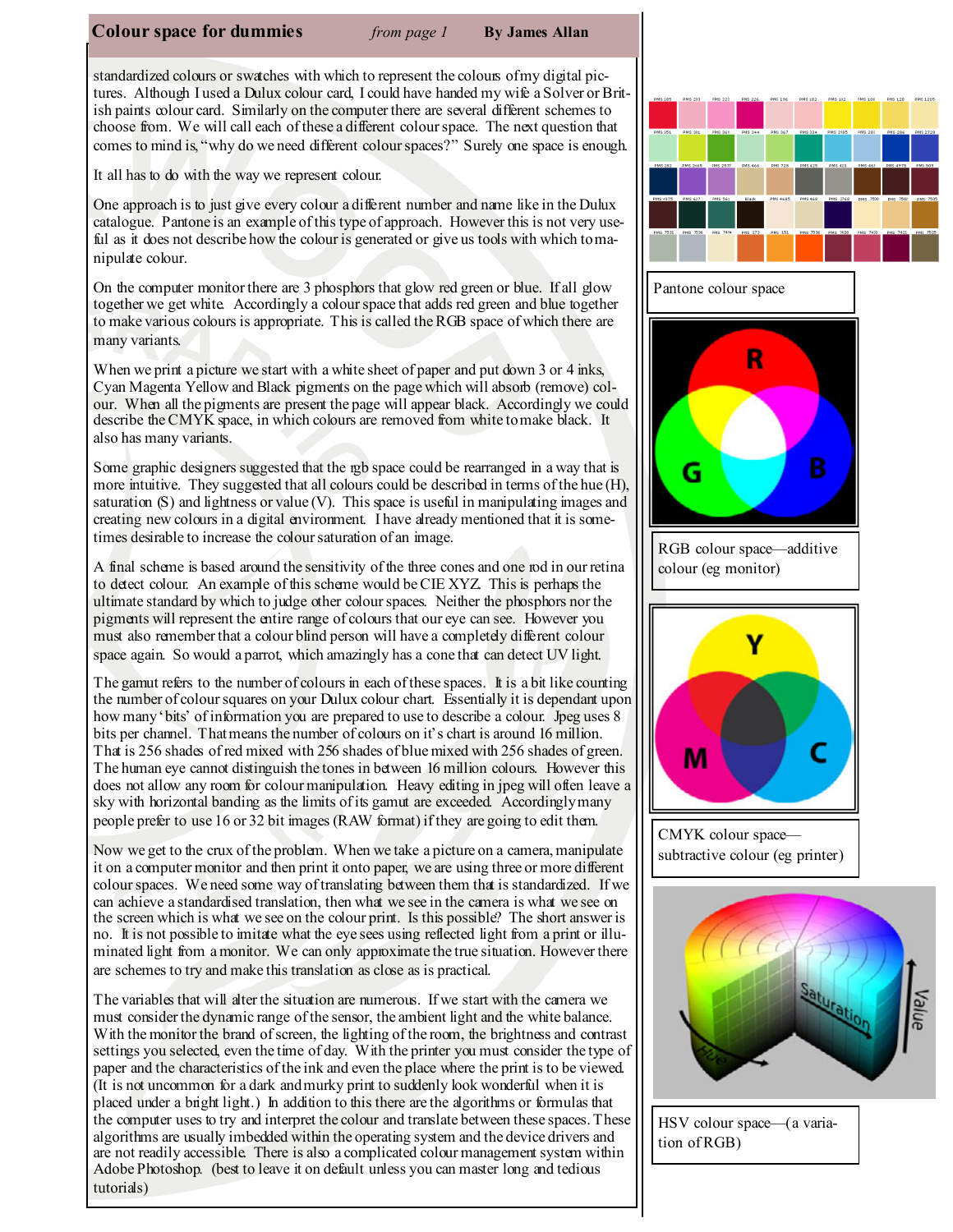# **Colour space for dummies** from page  $4$  By James Allan

So if you have a colour space problem, how do you go about correcting it? This is my understanding of what you should do:

Firstly calibrate your monitor. You always start with the monitor. This is like your eyes through which you view and manipulate your images. Make sure that your monitor has warmed up (20-30 mins) and is away from direct light. Try to use the factory settings for contrast and brightness unless you have a good reason not to. Make sure you have the correct driver installed. Check that your windows colour settings are correct (32 bit colour). If your images still do not look right you might have to create a colour space profile. This is a set of instructions to tell the computer how to compensate for the monitors shortcomings. There are a variety of software programs that will allow you to create a profile.

The simplest approach is to print an image and then adjust the screen (brightness / contrast / colour) until the colours look the same as your print. Of course this eyeballing assumes that your printer is correct. At a previous meeting to Hutt street photos we were all given a test print that they had produced by which to adjust our screens. Eric quite correctly pointed out that in order to see the print you will have to shine a light on it that will then mess with the image quality of the screen. (This eyeballing technique is not very accurate. It's



better using software to do the job).

The simplest programs that I have used displays a series of boxes on the screen and asks you to adjust a slider until all of the boxes are distinct one from the other. This is repeated in each of the colour channels. Quick gamma (freeware) or Adobe gamma (shipped with photoshop) use similar techniques.

Another approach is to use an electronic device that reads colour values put out by the screen. Several members of the club have purchased the "Colour Vision Monitor Spyder", a weird attachment that you drape over your monitor and attaches to the PC by a USB cable. This makes the job very simple. You run its software and it creates a profile for the monitor that will load each time you go through start-up.

Once the monitor is calibrated you should be able to surf the net and get good picture quality. If you take an electronic image file to a professional lab they will be able to produce a good print. Once calibrated the monitor will be good for quite a while. However over time the brightness of the monitor drops off and it will need to be recalibrated. Some people advise re-calibrating every 2 to 4 weeks. Personally I can't be bothered doing it so frequently. If you are working from a laptop, you might find that the screen needs a different calibration in each room of the house. (The ambient light has a big impact on image quality). In this case try to remember to work on your photos in a fairly constant and colour neutral environment.

Next you need to look at the printer. This is especially so if the home printer gives markedly different results to the professional printers. Make sure that the correct drivers are installed. Use the correct dyes (not the cheap refills). Make sure that the correct paper settings are used when you print (eg glossy). If you still have a problem, consider making a printer profile in the same way as you made a monitor profile. I personally have not had this problem and found that the Epson printer works pretty well. The Colour Vision Spyder people have made another device that can easily create a printer profile for you.

Well hopefully that is enough to get you started. Best of luck.



A comparison of RGB and CMYK color models. This image demonstrates the difference between how colors will look on a computer monitor (RGB) compared to how they will reproduce in a CMYK print process



A comparison of 3 different RGB colour spaces (computer code) compared to CIE XYZ (the human retina). sRGB is used by jpeg and most monitors. Adobe RSB and wide gamut RSB offer a wider range of discernable colours (although they cannot be distinguished on the screen, it will make a difference when you print the image.).



Spyder 3 express—screen calibration to make a screen profile.